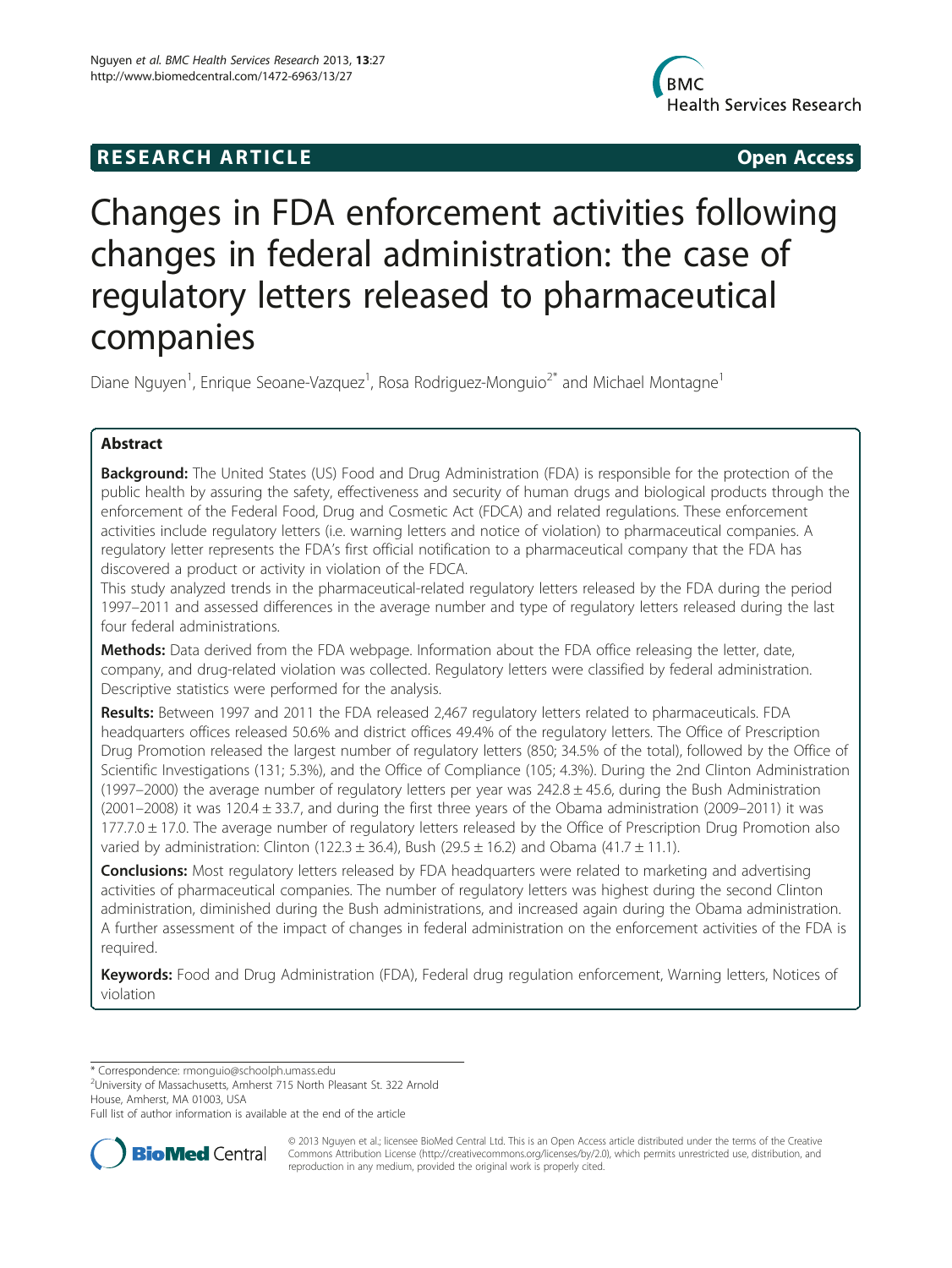# Background

The United States (US) Food and Drug Administration (FDA) is responsible for the protection of the public health by assuring the safety, effectiveness and security of human drugs and biological products through the enforcement of the Federal Food, Drug and Cosmetic Act (FDCA) and related regulations. To ensure regulatory compliance, the FDA headquarters, regional and district offices may apply enforcement actions including: regulatory letters, recall requests and market withdrawals, license revocations or suspensions, debarment of individuals or firms, disqualification of clinical investigators, injunctions, seizures, criminal prosecution, and civil penalties [\[1\]](#page-6-0).

A regulatory letter represents the FDA's first official notification to a pharmaceutical company that the FDA has discovered a product or activity in violation of the FDCA [\[2](#page-6-0)]. A regulatory letter can result from awareness of a FDCA violation from an inspection or other sources [[3\]](#page-6-0). Regulatory letters serve as communication channels that express the FDA's assessment of compliance with the law without obligating the agency to initiate enforcement action. They also serve as one of the principal means to achieve prompt voluntary compliance with the FDCA before the FDA resorts to more severe enforcement actions [[3](#page-6-0)]. There are two types of regulatory letters: warning letters and untitled letters. Untitled letters are also known as notices of violation. Warning letters are issued to alert pharmaceutical companies of significant regulatory violations. Failure to adequately and promptly achieve correction may lead to enforcement action [\[4\]](#page-6-0). Notices of violation are untitled letters that describe violations that do not meet the regulatory significance threshold for warning letters [\[2](#page-6-0)]. Both types of regulatory letters describe the violation observed and provide a citation of the statutory provision and, if applicable, the regulation violated. A warning letter requires correction of violation and a written response within 15 days of receipt of letter; otherwise, enforcement action may ensue. Enforcement procedures also mandate that the FDA follow up to evaluate whether the violations have been corrected and the company's adequacy in response [\[2\]](#page-6-0). A notice of violation letter requests (rather than requires) ceasing the inappropriate activities and a written response from the company. And it does not include a warning statement that failure to take prompt correction may result in enforcement action [[2\]](#page-6-0).

Regulatory letters may be issued by either the FDA centers or district offices. Generally, district offices issue regulatory letters to domestic pharmaceutical companies based on inspections, whereas FDA headquarter centers issue regulatory letters for advertising and promotional violations or to foreign companies marketing products in the US [\[4](#page-6-0)]. Except for in a few defined circumstances, the FDA is not legally bound to warn pharmaceutical

companies of their violations to the law preceding any enforcement action taken [[4](#page-6-0)].

The variability in the number of regulatory letters released by the FDA was previously described in public sector reports. The Office of Inspector General (OIG) released a report in 1999 that cited the following reasons: a more cooperative relationship fostered by the FDA with the pharmaceutical industry; changes in the scope and type of inspections; and pharmaceutical companies becoming more familiar with the regulation and less likely to unintentionally commit regulatory violations [\[4](#page-6-0)].

Changes in policy also affected the regulatory letters released by FDA. Beginning November 2001 and formally in January 2002, the Department of Health and Human Services directed the FDA to forward all drafts of regulatory letters to the FDA's Office of Chief Counsel (OCC) for review and approval before the letter could be issued [[5\]](#page-6-0). The FDA stated that the objective behind this policy was to ensure that all draft letters were reassessed for "legal sufficiency and consistency with agency policy" [[5](#page-6-0)]. The new policy of reviewing drafts of regulatory letters resulted in a reduction in the number and types (i.e. warning letters and notices of violation) of regulatory letters issued [\[5-7](#page-6-0)].

A 2006 Committee on Government Reform (CGR) evaluated the declining trend in regulatory letters released during the Bush administrations [[7](#page-6-0)]. According to the CGR report, increased compliance by manufacturers did not account for this decline, because the number of violations observed by the FDA inspectors remained stable. The CGR report cited several factors that could explain the reduction in regulatory letters released, including: failure to take enforcement actions recommended by field investigators; pursuing of actions less severe than recommended by investigators; choosing to meet with firm representatives to discuss violations and potential corrective measures instead of taking formal action as recommended by field investigators; suspending recommendations with no official action subsequently taken; and delaying acting on recommendations for an extended period of time. The FDA argued that merely counting the number of regulatory letters released did not accurately reflect a shift in enforcement strategy that sought to pursue fewer but legally solid cases [\[8\]](#page-6-0).

The GAO released a second report in 2006 highlighting the need for improvements in FDA oversight of DTC advertising [[6](#page-6-0)]. This second GAO report found that the FDA received considerably more final and draft advertising materials submitted by pharmaceutical companies than could possibly be reviewed due to limitations in staff, and therefore, only a small percentage was actually reviewed.

In August 2009, the FDA announced a new policy initiative to improve the effectiveness of the FDA enforcement system [\[9](#page-6-0)]. This initiative included the following changes related to regulatory letters: to accelerate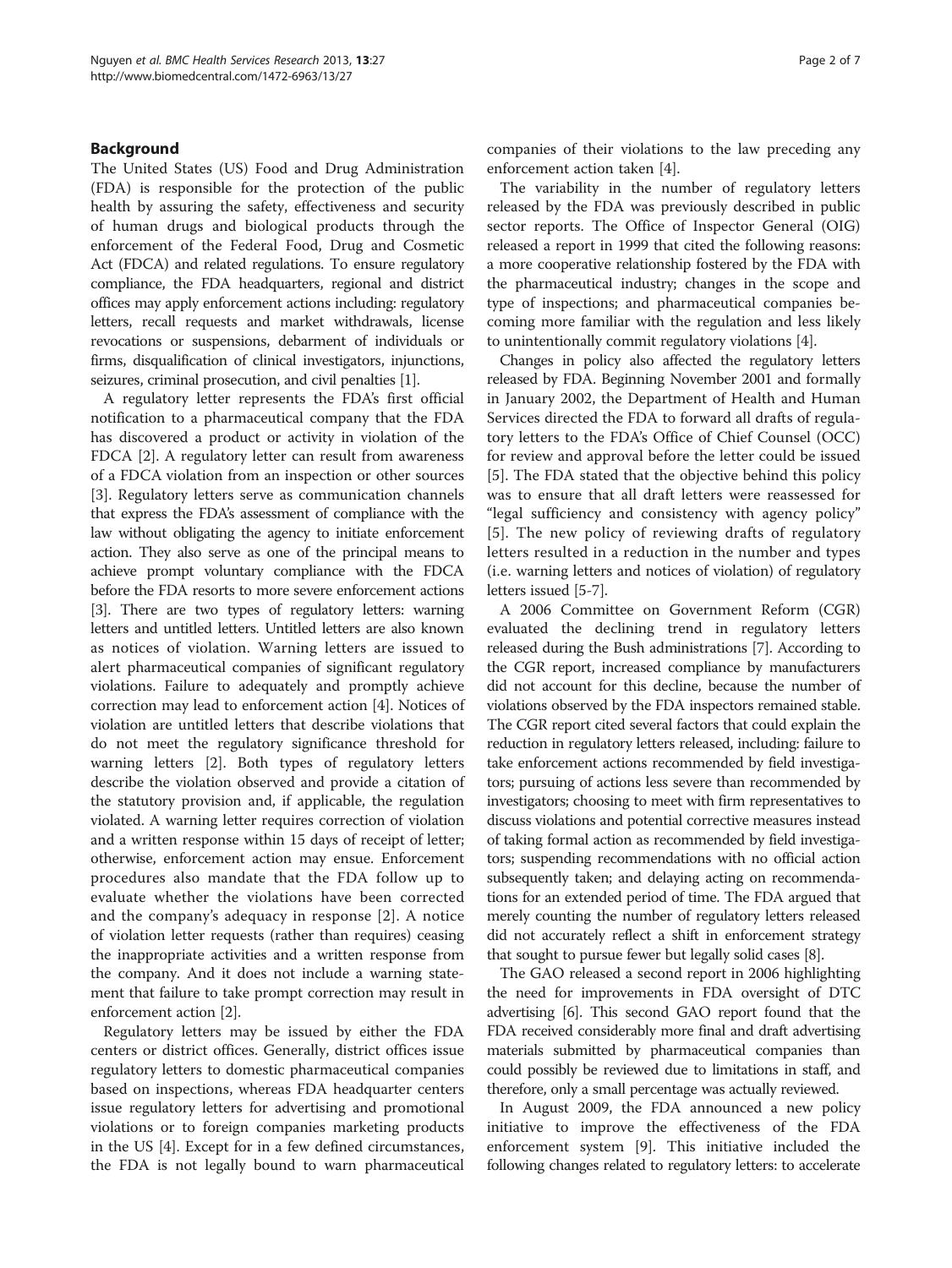the warning letter issuance process by limiting FDA OCC review to only draft letters of significant legal issues; to prioritize enforcement follow-up on warning letters to assess companies' reported compliance; to consider enforcement action even prior to issuance of warning letter to address significant public health concerns and violations if necessary; and to develop "close-out" process for warning letters issued to confirm that all violations have been appropriately rectified and to provide incentive for companies to comply with regulations [\[9\]](#page-6-0). The new policy initiative modified the November 2001 policy requiring OCC review of all regulatory letters. Under the new policy, OCC reviews selected regulatory letters including novel, controversial, or sensitive legal issues; drug misbranding charges; and violations of the general current good manufacturing practice (CGMP) regulations [[2](#page-6-0)].

Although previous studies and reports have examined the FDA warning letters and notices of violation to pharmaceutical companies during a limited time period or in regards to specific contexts, like direct-to-consumer advertising or quality-of-life claims, [\[4](#page-6-0)-[7,10-16\]](#page-6-0) no studies have conducted a comprehensive evaluation of the number and type of regulatory letters issued by the different offices of the FDA over a comprehensive period of time covering several federal administrations. Therefore, the objectives of this study were two-fold: 1) to assess trends in the number of pharmaceutical-related warning letters and notices of violation released by the FDA between 1997 and 2011; and 2) to evaluate differences in the type of regulatory letters released during the last four federal administrations by type of regulatory letter and releasing office.

# Methods

The data source of this study consisted of warning letters and notice of violation letters to companies as supplied by the Center for Drug Evaluation and Research (CDER) Freedom of Information Office (FOI) on the FDA's website [[17](#page-6-0)]. The study focused on regulatory letters released by the CDER headquarters, including the following CDER Offices: 1) Office of Prescription Drug Promotion (formerly Division of Drug Marketing, Advertising, and Communications); 2) Office of Drug Security, Integrity, and Recalls (formerly Division of New Drugs and Labeling Compliance); and 3) Office of Manufacturing and Product Quality; 4) Office of Scientific Investigations; 5) Office of Compliance, and 6) District Offices.

Data were collected from warning and notices of violation letters issued between January 1997, when the FDA began posting the letters on the website, and December 2011. Regulatory letters were excluded from data collection if they were either not available on the FDA website or were duplicate letters. The following information was extracted from each letter and subsequently documented in an Excel file: the type of letter, the date of issuance, the FDA Office

or Division releasing the letter, and the company. District offices unrelated to human drugs and biologics (i.e. medical devices, blood and blood products, oxygen and medical gases, cosmetics, sanitation, animal feed and drugs, food, tobacco, and dietary products) were excluded from the analysis. All regulatory letters in the study period were classified by respective federal administration. To ensure the reliability of the data collection, one researcher performed the initial data collection while a second researcher verified the data extraction and entry process. District offices letters were collected and classified separately by two researchers. Discrepancies in data collection were solved checking the regulatory letters against the original source. Descriptive statistics were computed for the variables included in the analysis.

# Results

We found 2,467 pharmaceutical-related regulatory letters released to companies by CDER and FDA district offices in the period 1997 to 2011 (Table [1](#page-3-0)). Regulatory letters included 1,737 warning letters (70.4% of total regulatory letters) and 719 notices of violation (29.1%). Information for 11 regulatory letters (0.4%) was not available.

The average annual number of all regulatory letters was  $242.8 \pm 45.6$  during the second Clinton administration, 120.4 ± 33.7 during the two Bush administrations and  $177.0 \pm 17.0$  during the first three years of the Obama administration (Figure [1\)](#page-3-0). There was an average annual decrease of 122.4 regulatory letters between the Clinton and Bush years and an average annual increase of 57.3 regulatory letters between the Bush and Obama years.

The analysis of the type of regulatory letters released by CDER headquarters and district offices revealed a difference in the issuance trend of warning letters and notices of violation between administrations (Table [1](#page-3-0)). The average annual number of warning letters released during the second Clinton administration decreased by 22.2% in the Bush administrations (127.3 and 99.0 letters, respectively). However, the average annual number of notices of violation released between the second Clinton administration and the Bush administrations decreased by 81.7% from 114.3 to 20.9 letters, respectively. The average annual number of both warning letters and notices of violation increased during the first three years of the Obama administration to 145.3 warning letters and 31.7 notices of violation.

Offices in FDA headquarters released 1,248 regulatory letters (50.6% of the total) and district offices released 1,219 letters (49.4%). District offices released only warning letters. The Office of Prescription Drug Promotion released 850 (68.1%) of all the regulatory letters from CDER headquarters in the study period (Table [2\)](#page-4-0). The Office of Scientific Investigations released 131 (10.5%), followed by 105 (8.4%) from the Office of Compliance, 98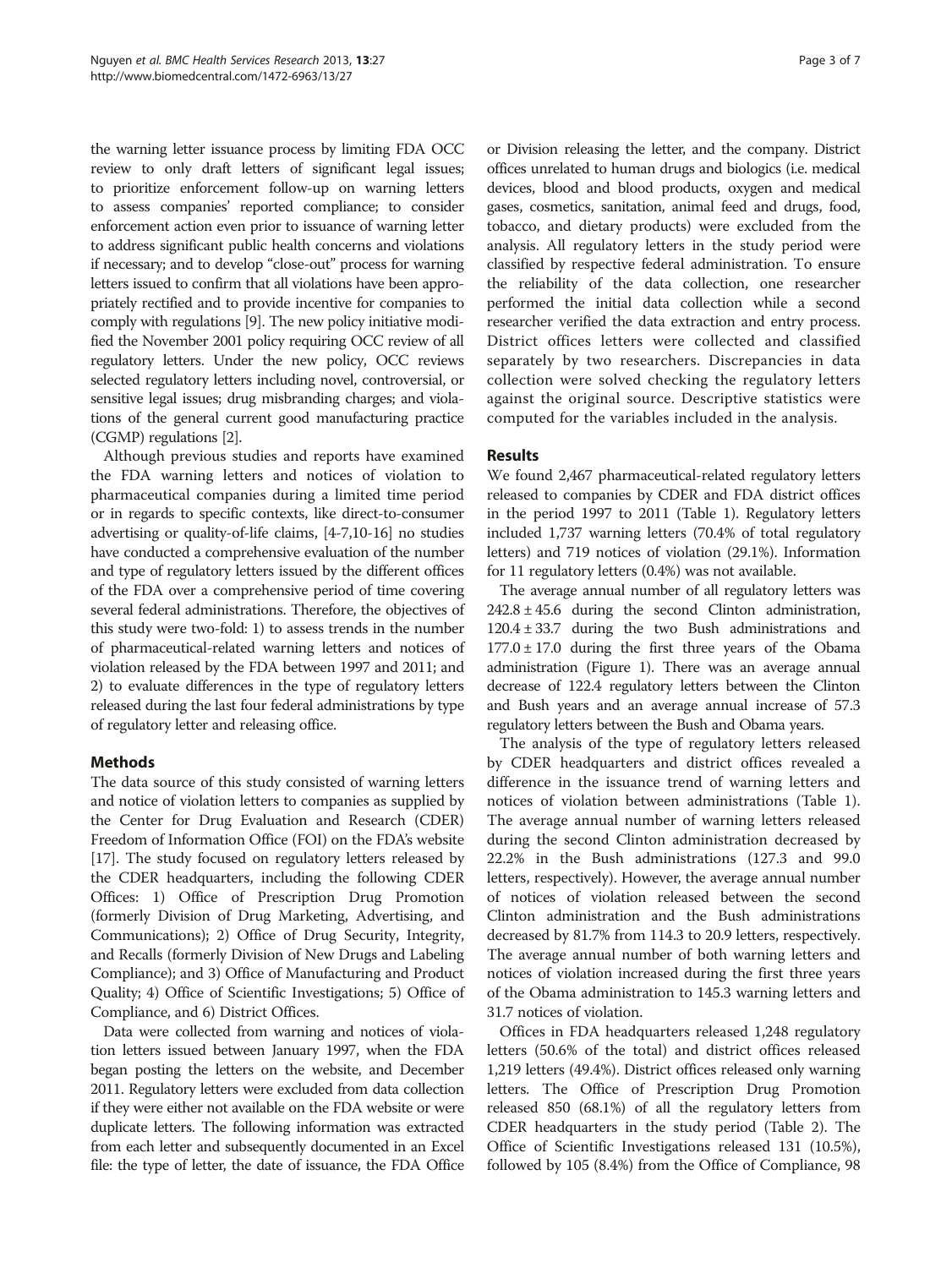|                       |      |      | <b>Clinton 2nd administration</b> |      | <b>Bush administrations</b> |      |      |      |      |      |          |      |      | Obama administration |      |       |  |
|-----------------------|------|------|-----------------------------------|------|-----------------------------|------|------|------|------|------|----------|------|------|----------------------|------|-------|--|
| <b>Type of Letter</b> | 1997 | 1998 | 1999                              | 2000 | 2001                        | 2002 | 2003 | 2004 | 2005 | 2006 | 2007     | 2008 | 2009 | 2010                 | 2011 | Total |  |
| Warning Letters       | 122  | 152  | 116                               | 119  | 131                         | 97   | -84  | -95  | -88  | 107  | $\prime$ | 118  | 146  | 155                  | 135  | 1,737 |  |
| Notices of Violation  | 135  | 143  | 103                               | 76   | 65                          | 26   | 20   | 13   | 14   | 9    | 9        |      | 29   | 40                   | 26   | 719   |  |
| Not Available         |      | 4    |                                   |      |                             |      |      |      |      |      |          |      |      |                      |      | 11    |  |
| <b>Total</b>          | 258  | 299  | 219                               | 195  | 196                         | 123  | 105  | 108  | 102  | 117  | 83       | 129  | 177  | 195                  | 161  | 2.467 |  |

<span id="page-3-0"></span>Table 1 Regulatory letters released by the FDA by type of letter, 1997–2011

(7.9%) from the Office of Manufacturing and Product Quality, and 59 (4.7%) from the Office of Drug Security, Integrity and Recalls.

During the Second Clinton administration warning letters represented 52.4% of the total number of regulatory letters released, 82.2% during the Bush administrations, and 81.8% during the first three years of the Obama administration.

The trend of all regulatory letters released from the Office of Prescription Drug Promotion (OPDP) between 1997 and 2011 was similar to the trend described previously for all regulatory letters from CDER headquarters. The average annual number of OPDP regulatory letters was 122.3 ± 36.4 during the second Clinton administration,  $29.5 \pm 16.2$  during the Bush administrations and  $41.7 \pm 11.1$ during the first three years of the Obama administration (Figure [2\)](#page-4-0). This is an average annual decrease of 92.7 OPDP letters between the second Clinton and the two Bush administrations and an average annual increase of 12.2 OPDP letters between the Bush and Obama administrations.

The analysis of the type of regulatory letters released by the OPDP revealed a difference in the issuance trend of warning letters and notices of violation between administrations (Table [3](#page-5-0)). The average annual number of OPDP warning letters released during the Clinton administration remained relatively stable through the

Bush administrations at 7.3 and 8.9 warning letters, respectively. Conversely, the average annual number of OPDP notices of violation released between the second Clinton administration to the Bush administration decreased from 113.8 to 20.5 untitled letters, respectively. The average annual number of OPDP warning letters was also stable during the first three years of the Obama administration with 10.0, while the OPDP notices of violation increased, in comparison with the Bush Administrations, to an average of 31.0 untitled letters. The relative weight of OPDP warning letters over the total number of regulatory letters released increased during the study period. During the second Clinton administration regulatory letters released by the OPDP represented 5.9% of the total number of regulatory letters released, 30.1% during the Bush administrations, and 24.0% during the first three years of the Obama administration. The trend of OPDP regulatory letters mirror those differences found between warning letters and notices of violation released by CDER headquarters and district offices.

# **Discussion**

This study is the first to assess differences in regulatory letters issued by four different federal administrations including the Obama administration. The study results revealed variability in the number of regulatory letters

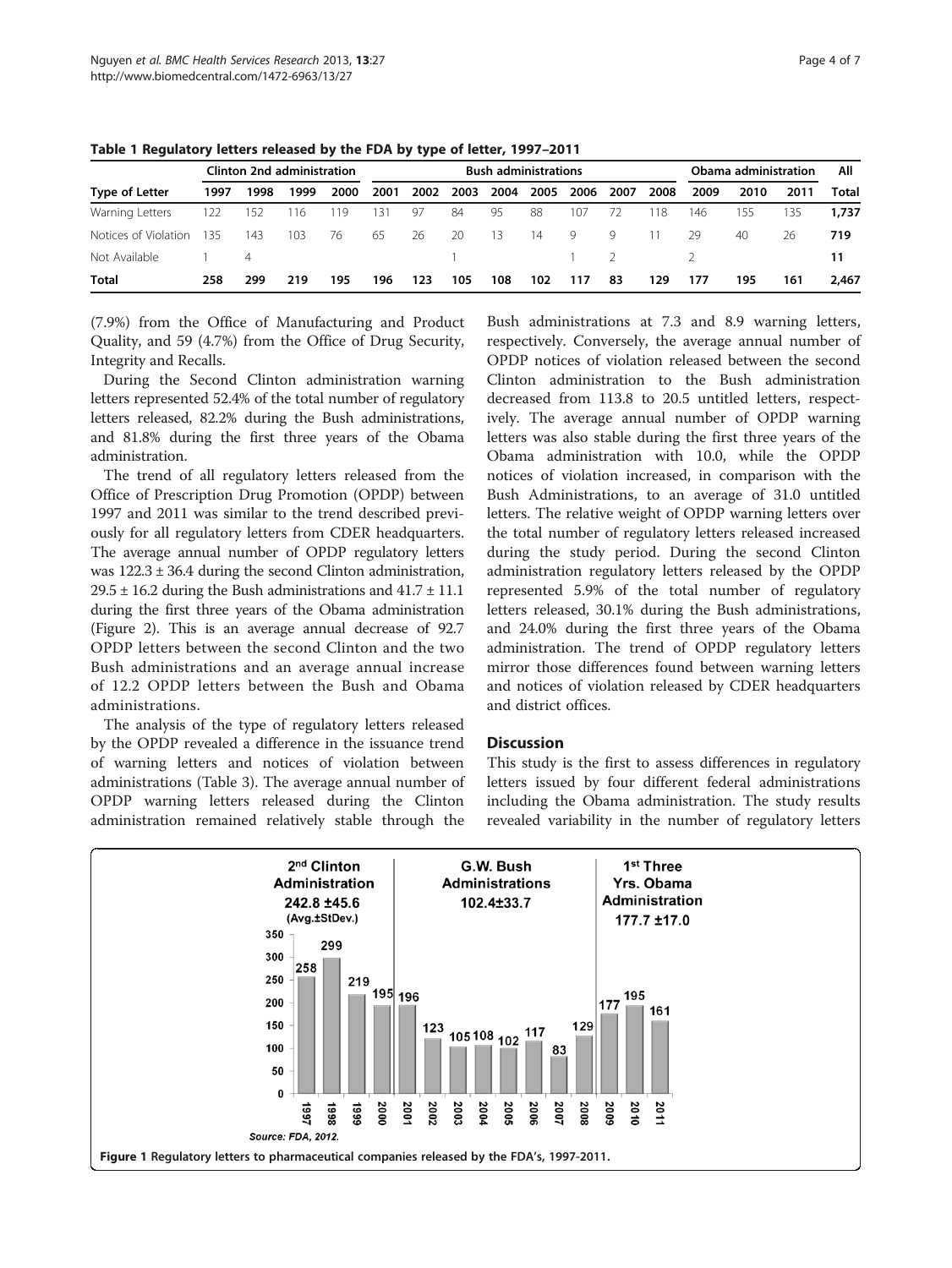| Administration                                                                                  |      |      | Clinton 2nd<br>administration |      | <b>Bush administrations</b> |      |                |      |      |      |      |      | Obama<br>administration |      |                | All          |
|-------------------------------------------------------------------------------------------------|------|------|-------------------------------|------|-----------------------------|------|----------------|------|------|------|------|------|-------------------------|------|----------------|--------------|
|                                                                                                 | 1997 | 1998 | 1999                          | 2000 | 2001                        | 2002 | 2003           | 2004 | 2005 | 2006 | 2007 | 2008 | 2009                    | 2010 | 2011           | <b>Total</b> |
| Prescription Drug Promotion                                                                     | 140  | 162  | 108                           | 79   | 69                          | 27   | 25             | 23   | 29   | 22   | 20   | 21   | 43                      | 52   | 30             | 850          |
| Office of Scientific Investigations                                                             | 2    | 4    | 8                             | 5    | 11                          | 2    | $\overline{2}$ | 3    | 6    | 9    | 10   | 16   | 20                      | 15   | 18             | 131          |
| Compliance                                                                                      |      |      |                               |      | 2                           | 12   | 19             | 10   |      | 2    |      |      | 40                      | 17   |                | 105          |
| Manufacturing and Product Quality                                                               | 14   |      | 5                             | 11   | 6                           |      |                |      | 3    | 2    | 3    | 4    | 8                       | 16   | 17             | 98           |
| Security, Integrity and Recalls                                                                 |      | 8    |                               |      |                             |      |                |      | 4    |      | 20   | 3    | 6                       | 6    | $\overline{2}$ | 59           |
| Compliance Risk Management<br>and Surveillance                                                  |      |      |                               |      |                             |      |                |      |      |      |      |      |                         |      |                |              |
| Drugs and Labeling Compliance                                                                   |      |      |                               |      |                             |      |                |      |      |      |      |      |                         |      |                |              |
| Prescription Drug Compliance                                                                    |      |      |                               |      |                             |      |                |      |      |      |      |      |                         |      |                |              |
| Manufacturing and Product<br>Quality/Division of Compliance<br>Risk Management and Surveillance |      |      |                               |      |                             |      |                |      |      |      |      |      |                         |      |                |              |
| Unapproved Drugs and Labeling<br>Compliance                                                     |      |      |                               |      |                             |      |                |      |      |      |      |      |                         |      |                |              |
| <b>District Offices</b>                                                                         | 94   | 116  | 96                            | 98   | 108                         | 81   | 58             | 71   | 60   | 81   | 29   | 85   | 60                      | 89   | 93             | 1,219        |
| <b>Total</b>                                                                                    | 258  | 299  | 219                           | 195  | 196                         | 123  | 105            | 108  | 102  | 117  | 83   | 129  | 177                     | 195  | 161            | 2,467        |

#### <span id="page-4-0"></span>Table 2 Regulatory letters by releasing division/office, 1997–2011

Note: 1 letter released in 1998 by the OMPQ was coauthored by the Division of Prescription Drug Compliance and Surveillance. The names of the Divisions and Offices changed over time. The most current names are included in the table.

released by CDER headquarters and district offices during different years of the same administration and also among the federal administrations analyzed in the study period. This variability can be related to the behavior of the pharmaceutical companies, changes in drug regulation and policy, and changes in FDA's enforcement procedures and interpretation of drug regulation and policy.

In general, pharmaceutical companies aim to comply with drug regulation and policy to minimizing the time, cost and liability issues that could result from FDA's issuance of regulatory letters. The number of regulatory letters may temporarily increase immediately after changes in regulations and policies and decline after the moment the pharmaceutical companies understand both the changes and the FDA's interpretation of the new regulations and policies [\[4](#page-6-0)]. This may explain the spike and posterior decline in regulatory letters observed during the second Clinton administration and the first 3 years of the Obama administration.

Regulatory changes may also affect the number and type of regulatory letters. Two significant amendments to the Food, Drug, and Cosmetic (FD&C) Act were

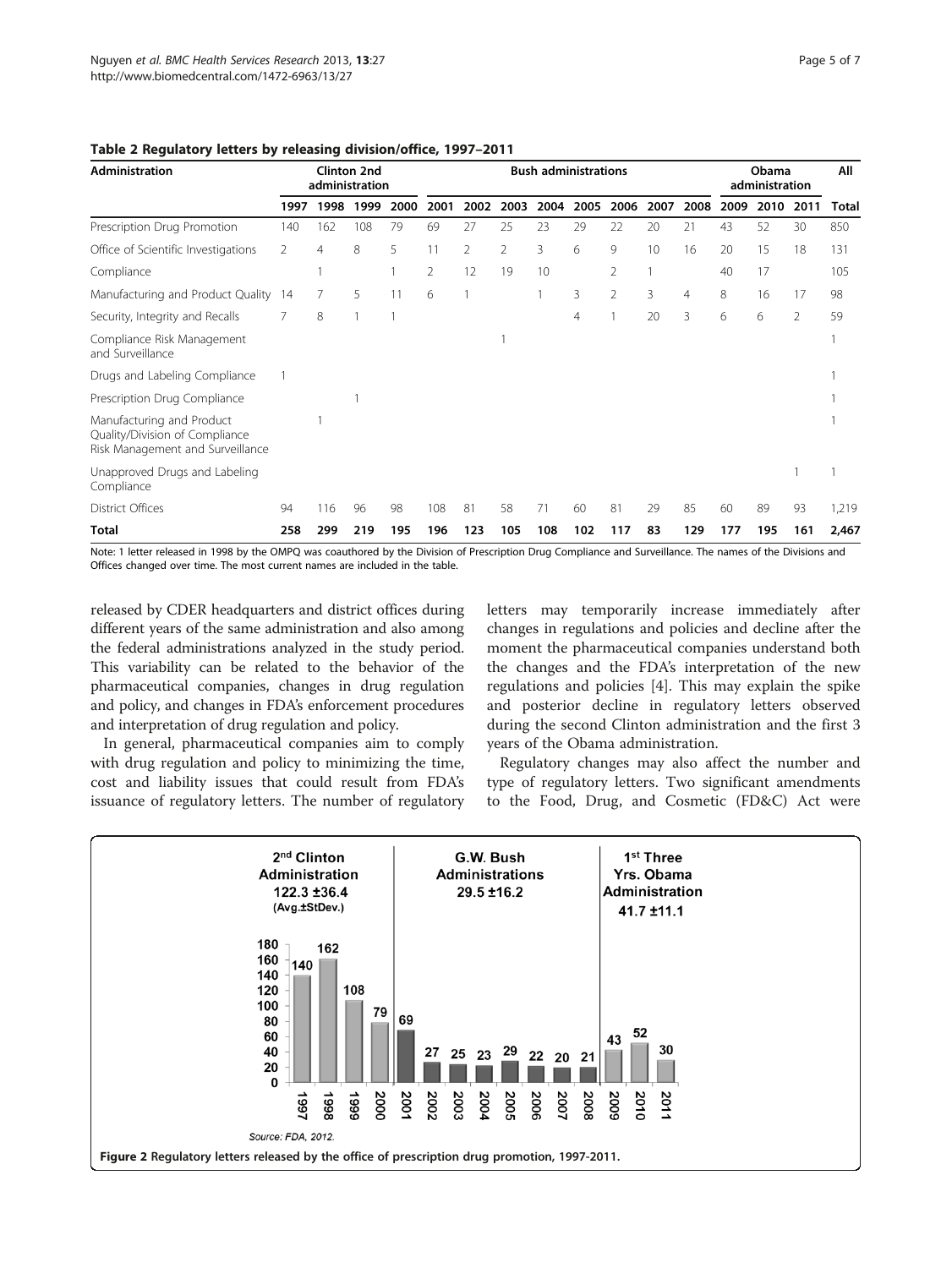|                       |      |      | Clinton 2nd administration |      | <b>Bush administrations</b> |      |      |      |      |      |      |      |      | Obama administration |      |       |  |
|-----------------------|------|------|----------------------------|------|-----------------------------|------|------|------|------|------|------|------|------|----------------------|------|-------|--|
| <b>Type of Letter</b> | 1997 | 1998 | 1999                       | 2000 | 2001                        | 2002 | 2003 | 2004 | 2005 | 2006 | 2007 | 2008 | 2009 | 2010                 | 2011 | Total |  |
| Warning Letters       |      | 15   |                            | 4    | $\overline{4}$              |      | 4    | -12  | - 15 | 14   | 11   | 10   | 13.  |                      |      | 130.  |  |
| Notices of Violation  | 134  | 143  | 103                        | -75  | 65                          | -26  | 20   | -11  | 14   | 8    | 9    |      | 28   | 40                   | 25   | 712   |  |
| Not Available         |      |      |                            |      |                             |      |      |      |      |      |      |      |      |                      |      | 8     |  |
| Total                 | 140  | 162  | 108                        | 79   | 69                          | 27   | 25   | 23   | 29   | 22   | 20   | 21   | 43   | 52                   | 30   | 850   |  |

<span id="page-5-0"></span>Table 3 Regulatory letters released by the office of prescription drug promotion by type of letter, 1997–2011

introduced during the period of analysis: The Food and Drug Administration Modernization Act of 1997 (FDAMA) and the Food and Drug Administration Amendments Act (FDAAA) of 2007. These amendments introduced important changes in the FDA regulation related with post-marketing surveillance and pharmaceutical marketing that could impact the number of warning letters released. Additionally, in 1997 the FDA published new guidance that enabled the use of broadcast direct to consumer advertising (DTC) of pharmaceuticals. This change in guidance propelled an increase in the number of DTC materials submitted by pharmaceutical companies to the FDA and also in the number of regulatory letters released by the former Division of Prescription Drug Compliance and Surveillance during the second Clinton Administration [\[5,6,18](#page-6-0)].

Changes in internal FDA enforcement procedures may also affect regulatory letters. The 2002 change in procedures that directed the FDA to forward all drafts of regulatory letters to the FDA's Office of Chief Counsel for review and approval, [\[5\]](#page-6-0) resulted in a substantial decline in the number of notice of violation letters [[5](#page-6-0),[6,10](#page-6-0)]. This shift in enforcement strategy may explain why the number of warning letters –used for significant regulatory violations- remained relatively unchanged during the second Clinton and the two Bush administrations; while the number of notice of violation letters–used for less serious violations- declined significantly during the same period. The effect of this change in enforcement strategy is also apparent in the first three years of the Obama administration where two thirds of the regulatory letters were warning letters. Availability of limited funds for FDA enforcement efforts is another factor that may explain the reduction in the number of notices of violation letters by the Bush administrations and the first three years of the Obama administration [[8\]](#page-6-0).

The new enforcement procedures implemented by the FDA in August 2009 [\[9\]](#page-6-0), were designed to ultimately facilitate FDA issuance of warning letters on a timely manner and ensure prompt corrective action. This new policy may help to explain the increase in the number of warning letters issued by CDER headquarters and district offices, and particularly by the Office of Prescription Drug Promotion during the first three years of the Obama administration in comparison with the Bush Administrations.

The impact of policy changes in FDA enforcement actions can be observed subsequent to changes in the administrations that were evaluated in this study. The sudden shifts in regulatory letters observed during the initial years of the Bush and Obama administrations assessed in this study indicate that the FDA enforcement policy is directly influenced by changes in federal administration. The sudden shifts in regulatory enforcement could have significant impact in pharmaceutical companies' compliance with regulation and, ultimately, in public health. Both types of letters, warnings and notices of violation, are motivated by violations in federal regulation. The reduction in the number of notice of violation letters seen in the Bush and three first years of the Obama administrations may result in using FDA scarce resources to target the most significant violations of the regulation, but also that a significant number of violations of federal regulations are not disclosed, prosecuted, and corrected. As a result, the mandate of the FDA to ensure the enforcement of the federal regulation is weakened, and the safety and efficacy of pharmaceuticals is compromised.

# Limitations

Information about the budget and resources dedicated to enforcement activities in each administration was not available. There were a number of regulatory letters that could not be retrieved or were no longer available in the FDA online database, and this highlights the issue of online materials not truly being archival.

This study assessed FDA's enforcement activities. Other federal and state departments also collaborate in the enforcement of pharmaceutical regulations. While those enforcement activities were outside of the scope of this study, future research could examine trends in other components of the executive enforcement. Moreover, pharmaceutical companies' activities such as off-label promotion, illegal marketing of drugs or failing to report safety data may result in civil and criminal liability. Cases brought by the federal government against pharmaceutical companies because of illegal behavior have resulted in settlements amounting billions of dollars [\[19](#page-6-0)].

Additionally, information about violations contained in forms FDA-483 for the period of analysis and informal FDA communications with companies that did not result